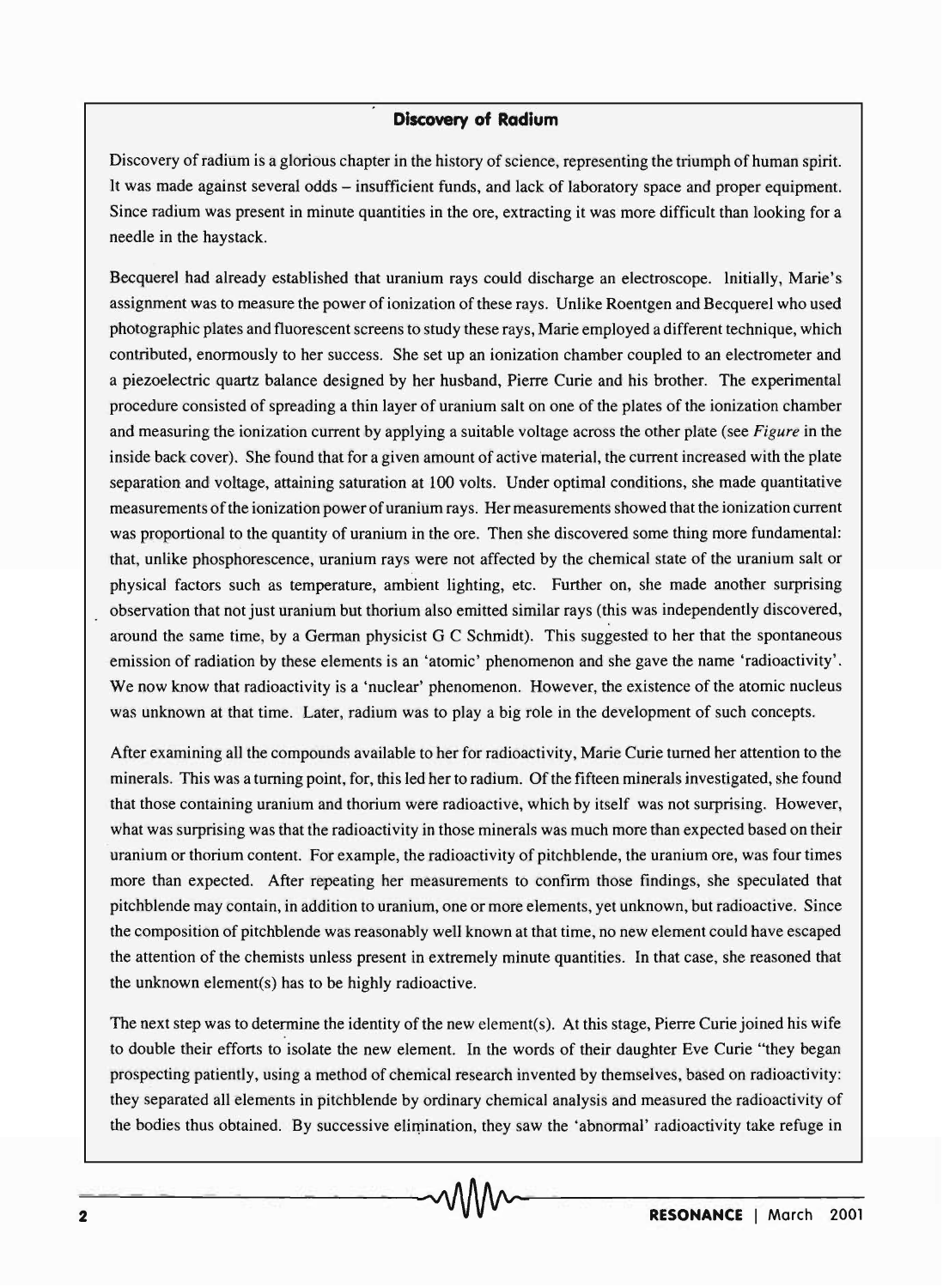certain parts of the ore. The radioactivity was concentrated principally in two different chemical fractions of pitchblende. For Pierre and Marie Curie it indicated the existence of two new elements instead of one". They analyzed one of these fractions and discovered a new element, which was similar to bismuth in its analytical properties. They called it 'polonium', after Marie Curie's beloved homeland - Poland.

After a brief holiday, in September 1898, they were "back to the damp work rooms and dull minerals". They subjected the other sample to a series of chemical separation methods including fractionation. This yielded a new radioactive substance, which co-precipitated with barium sulphate. What was the identity of this new compound? Although it was similar to barium in its chemical properties, its chloride was less soluble in water than barium chloride. Using this property, they further enriched the sample to 900 times the radioactivity of an equal amount of uranium, but could go no further, since the quantity of the material was too small to handle. Spectroscopic analysis showed a new line at 3814.7 Å confirming the existence of a new element. Writing to the French Academy of Sciences on December 26, 1898, they stated "the new radioactive substance contains a new element to which we propose to give the name *Radium".* The radioactivity of radium was enormous - a million times more than that of uranium. However, physicists and chemists of that time were not prepared to accept the existence of a new element unless it was available in pure form and its atomic weight determined.

There were many problems in undertaking the extraction of sufficient quantity of radium for physical and chemical analyses. Firstly, it required tons of pitchblende to be processed. Pitchblende, the ore containing 60 per cent uranium was very expensive. They could not afford to buy that in tons. Alternatively, they decided to obtain the residual ore from which uranium was already extracted for they believed that the new radioactive substances would still be present in the residue. The Austrian Government, which owned a mine obliged to supply a ton of the residue free of cost.

It was a stupendous task. The couple divided the job between themselves - Pierre to study the properties of radium and Marie, the harder task of developing chemical methods to extract salts of pure radium. The first stage of operation consisted of extracting radium with barium in the form of sulphates. Then the sulphates were converted to chlorides and fractionally crystallized from water. Each step yielded crystals richer in radium (see Flow chart for details). By repeating the process a great number of times, Marie Curie was able to isolate about 100 milligram of pure radium chloride from a ton of pitchblende residue! It was a dull white powder, which could easily be mistaken to the ubiquitous common salt. She determined the atomic weight of radium as 225.9, close for the current value of 226.02.

In the following years radium became the most important source of radioactivity. The tremendous amount of energy spontaneously pouring out of radium and other radioactive elements greatly puzzled the scientists of that time. What was the source of this energy? To answer this question Rutherford, Soddy, Geiger, Marsden and others carried out some fundamental experiments. In the process, they unlocked some of the profound secrets of nature and laid the foundations of nuclear physics. In the hands of medical men, radium symbolized the gift of science to the suffering humanity. It became a tool to cure the dreaded cancer.

*M* S S *Murthy*  B-I04. Terrace Garden Apartments, 2nd Main Road, BSK IIlrd Stage, Bangalore-560 085, India.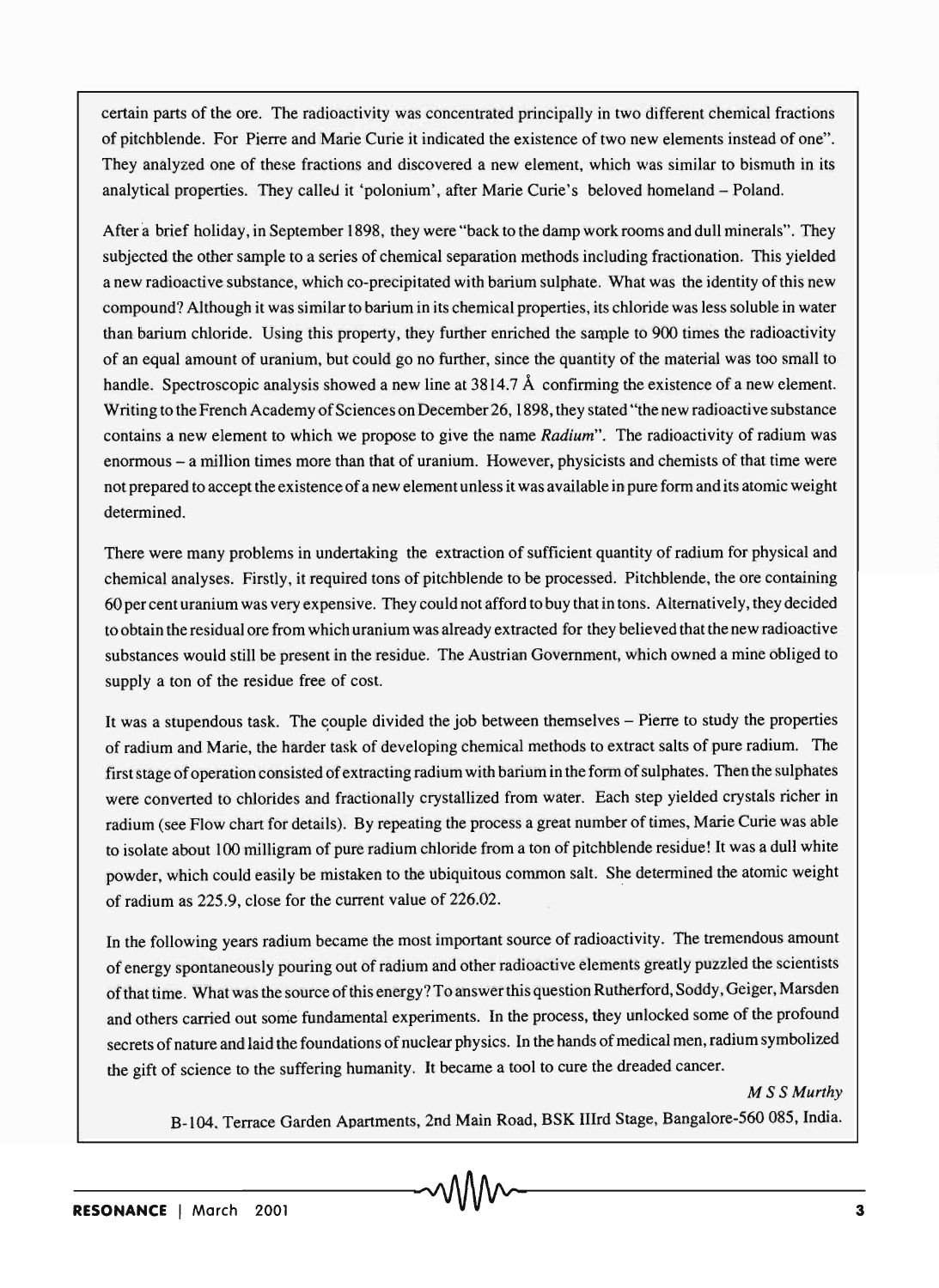